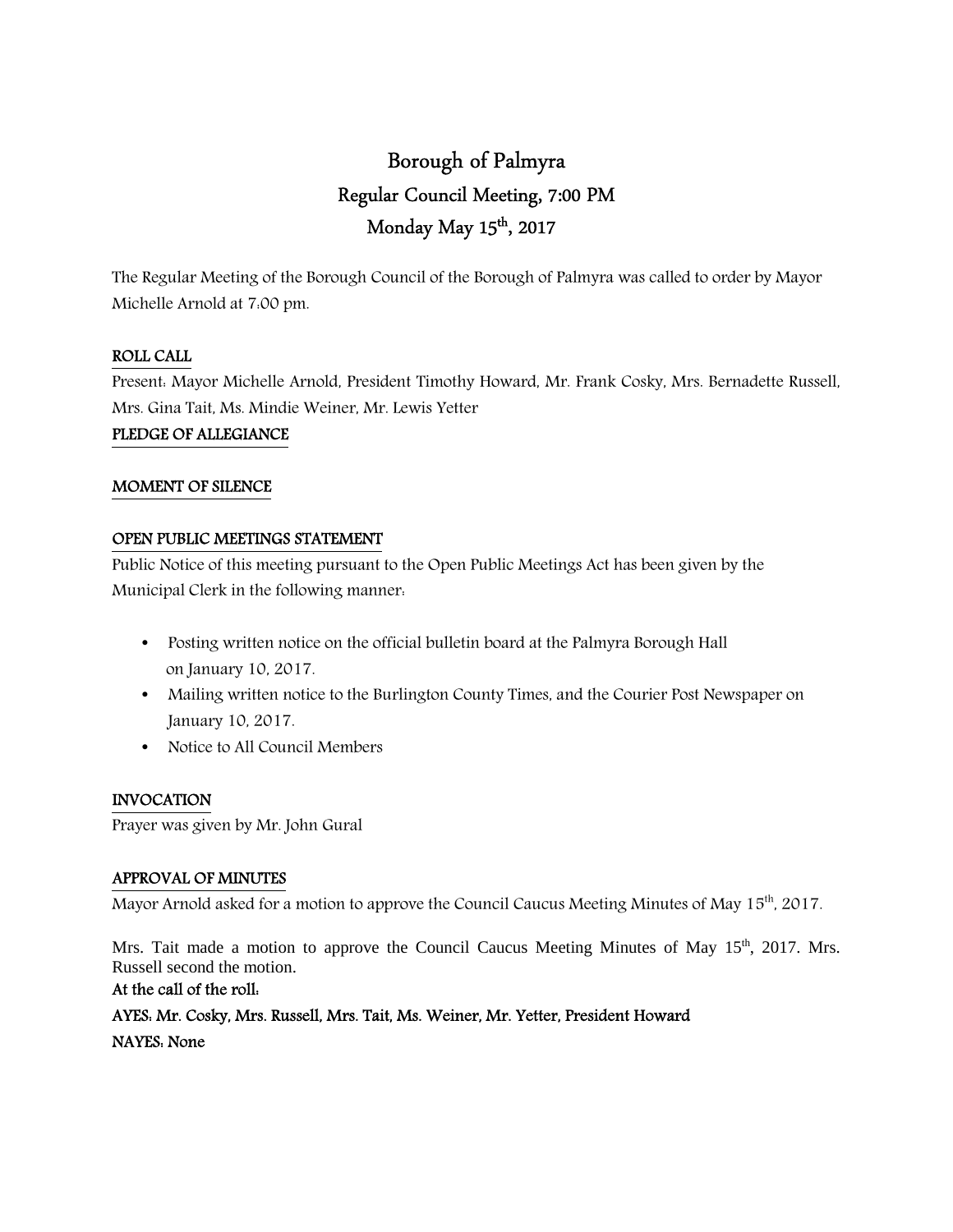## POLICE DEPARTMENT AWARDS

The following awards were presented at the May  $15<sup>th</sup>$  Council Meeting.

Mr. Anthony Fratto of Anthony's Jewelers presented the entire Police Department with the "Thin Blue Line Ring" for their service to our community. The ring is made of silicone so you can wear the ring in place of your wedding ring or just in support of the police department however it allows for flexibility so you won't damage your finger by getting the ring caught on something while working.

# Service Awards.

| First Sgt. Joseph Osinski  | Honorable Discharge – retirement pending $5/31/2017$                    |
|----------------------------|-------------------------------------------------------------------------|
| Sgt. Josiah Murphy         | 15 year service commendation                                            |
| Sgt. Timothy Leusner       | 15 year service commendation                                            |
| Patrolman Alexander Hubel  | 1 year good conduct                                                     |
| Citizen Awards             |                                                                         |
| Lee Park                   | Assistance in the apprehension of a residential burglary suspect        |
| Sarah Valentine            | Assistance in the apprehension of a residential burglary suspect        |
|                            | Incident #2016-2690 & 2094                                              |
| <b>Officer Awards</b>      |                                                                         |
| Patrolman Jeremy Jankowski | Top Gun Award                                                           |
| Det. Arek Arargil          | Life Saving Award - Det. Arargil responded to an adult male choking.    |
|                            | The subject had become unresponsive and stopped breathing.              |
|                            | Det. Arargil was able to clear the airway and resuscitate the subject.  |
|                            | 02/17/2016 / 2016-0824                                                  |
| Patrolman Jeremy Jankowski | Honorable Service                                                       |
| Patrolman Tyler Main       | Honorable Service                                                       |
| Patrolman Brian Johnson    | Honorable Service - Patrolman Jankowski Conducted a MVS and was         |
|                            | assisted by Patrolman Main and Johnson. During the stop probable        |
|                            | cause was developed and vehicle was searched. Officers recovered a      |
|                            | large amount of cash, drug paraphernalia and crystal meth with a street |
|                            | value of \$2500.00 04/21/2017 / 2016-2049                               |
| Patrolman Jankowski        | Honorable Service - Patrolman Jankowski was on patrol in the area of    |
|                            | The Flea Market when he believed he heard a gunshot. As he checked      |
|                            | the area he found a car pulled to the side of the road. The Driver      |
|                            | advised Patrolman Jankowski that he had discharged an imitation         |
|                            | handgun that was painted to look authentic. The gun was loaded with     |

blanks. The subject was wanted on an out of state violation of probation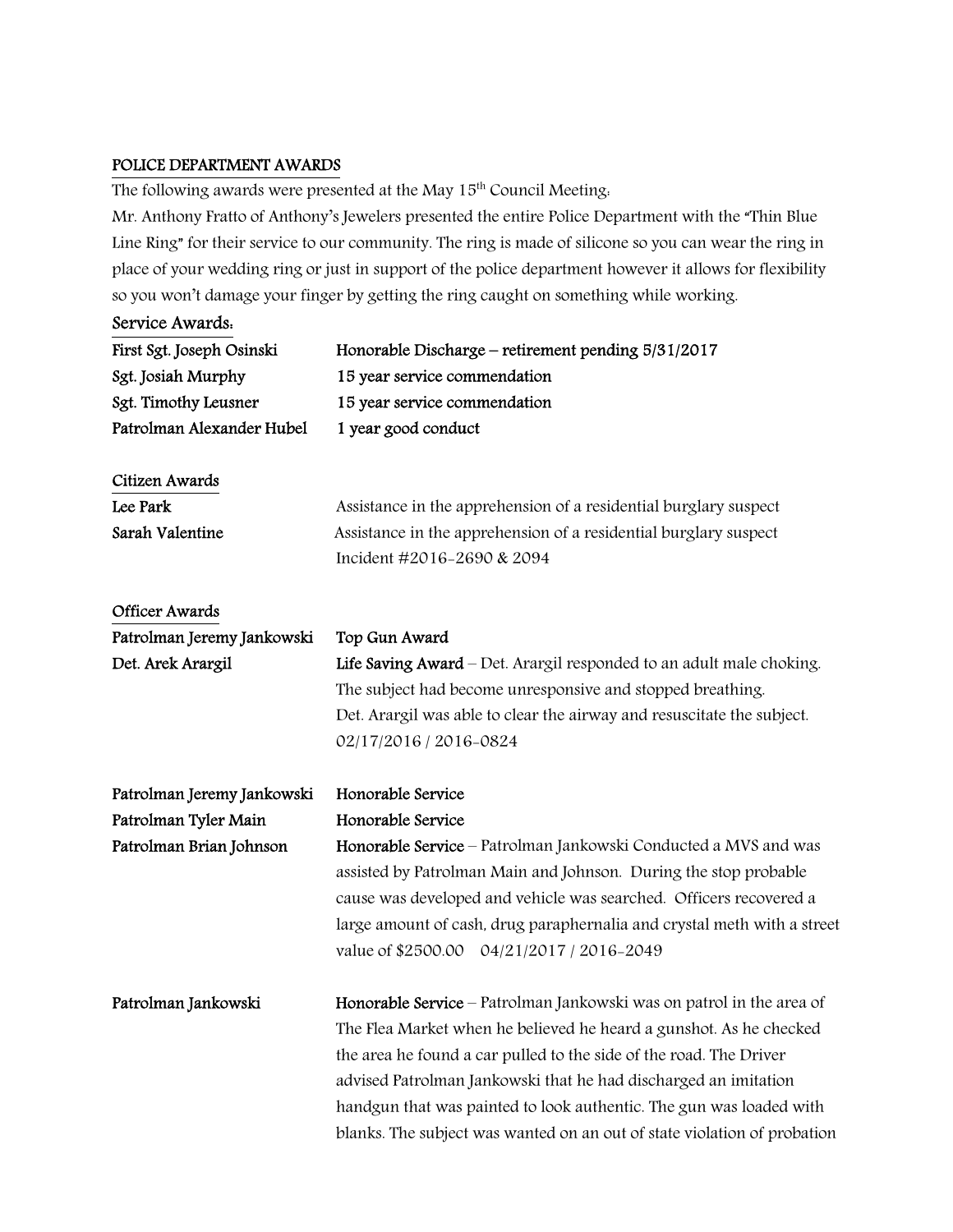warrant and was also in possession of two small rubber balloons filled with K2 Bath Salts. 10/02/2016 / 2016-5341

- Sgt. Stephen Coveleski Honorable Service Sgt. Coveleski and Patrolman Alexander Hubel were advised by citizens of a disorderly subject near Manny's Pizza. The Officers were advised that the subject was possibly armed with a handgun. Both officers found the subject at the Wawa, the subject was found to be intoxicated and attempting to conceal an item in his waistband. Officers removed a large knife from the subject's waistband. The subject was found to be convicted felon and subject not to be in possession of weapons.
- Patrolman Jeremy Jankowski Officer of the Year for 2016 Patrolman Jankowski has worked on the Junior Police Academy since its inception and now oversees all of our outreach academies. He is the department firearms instructor, conductive energy instructor, physical training instructor and fieldtraining officer. Patrolman Jankowski is extremely productive and leads the department in drug arrests with over 40 in 2016.

The Police Department then presented a short video **Honoring 1<sup>st</sup> Sgt. Joseph Osinski** who is retiring after 27 years of service with the Palmyra Police Department.

Mayor Arnold requested Resolution 2017-129 be removed from the consent agenda and voted on separately.

Resolution 2017-129, Resolution Appointing Michelle Markey to the Borough of Palmyra Police Department effective May 22<sup>nd</sup>, 2017.

Mrs. Russell made a motion to approve Resolution 2017-129. President Howard seconded the motion.

At the call of the roll: AYES: Mr. Cosky, Mrs. Russell, Mrs. Tait, Ms. Weiner, Mr. Yetter, President Howard NAYES: None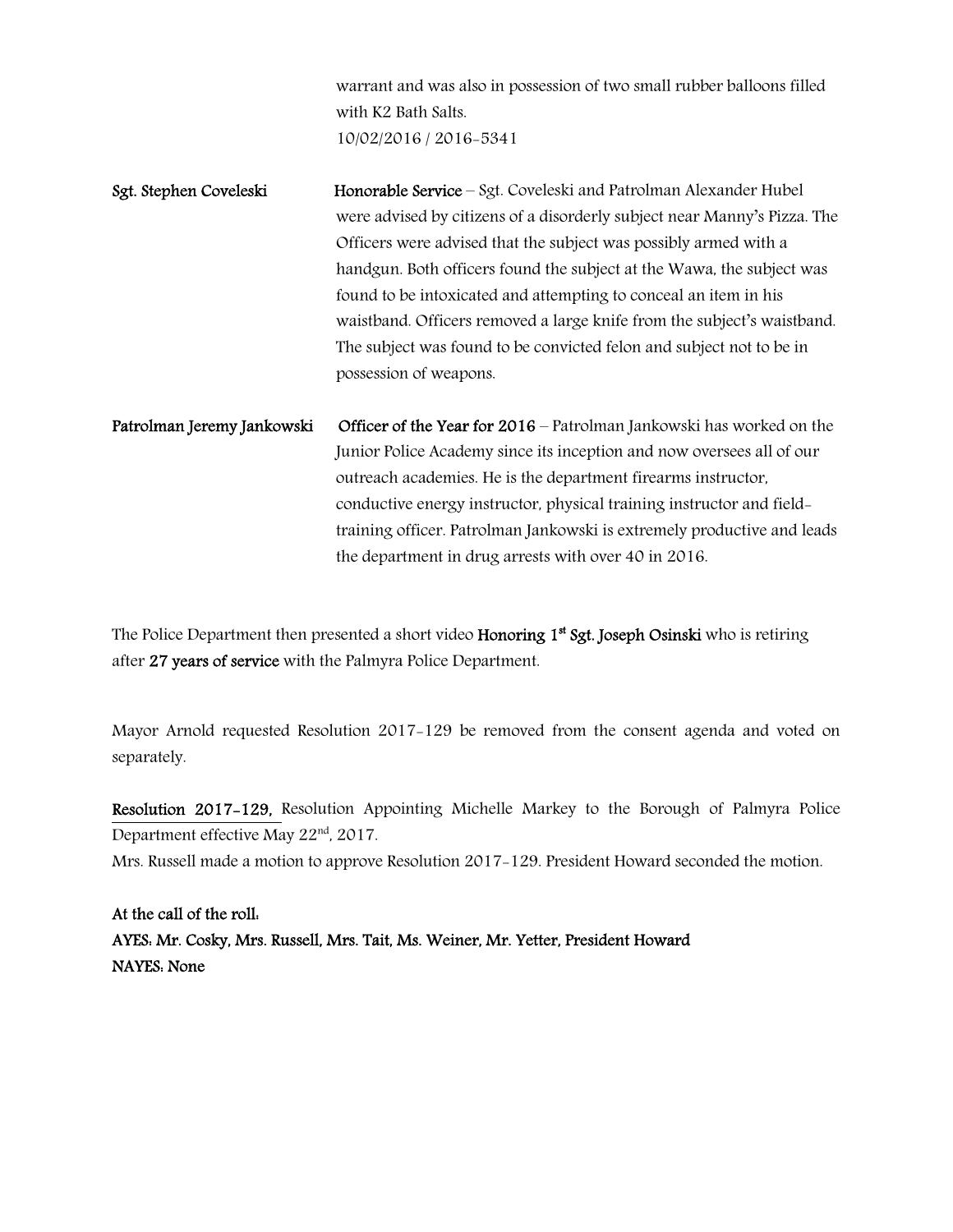#### PROCLAMATIONS

The following Proclamations were presented and read into the record,

# PROCLAMATION NATIONAL MILITARY APPRECIATION MONTH

- WHEREAS, the vigilance of the members of the Armed Forces has been instrumental to the preservation of freedom, security, and prosperity enjoyed by the people of this great nation; and
- WHEREAS, the sacrifices and dedicated service of the United States Armed Forces members, who preserve the liberties that make this nation unique in the world and community; and
- WHEREAS, the month of May is a great opportunity to remember, honor and pay tribute to our nation's heroes, who set aside their personal safety to defend and protect our families, our communities and our nation from those who would threaten our way of life; and
- WHEREAS, we also honor in a special way, the many contributions and tremendous support of our military family members without whom their service would be impossible;

NOW, THEREFORE, I, Michelle Arnold, Mayor of the Borough of Palmyra of Burlington County in the State of New Jersey do hereby proclaim the period May  $1<sup>st</sup>$  2017, through May  $31<sup>st</sup>$ , 2017 as,

# "NATIONAL MILITARY APPRECIATION MONTH"

a special time to show our appreciation and support for our Military men and women who step forward every day to train, fight and defend our freedoms. I encourage our residents to join me displaying our flags and ribbons during this time to show our gratitude and support.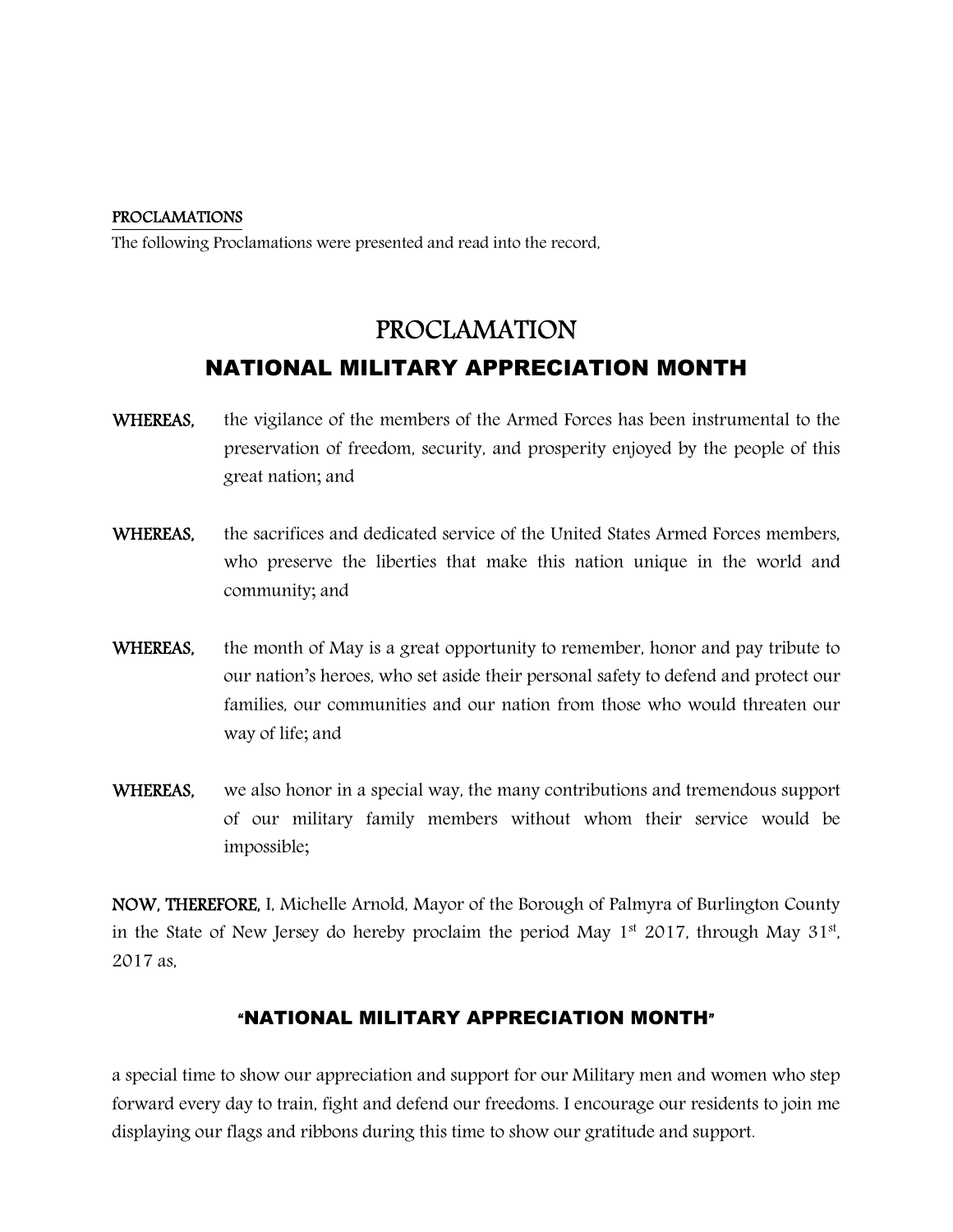Mayor Michelle Arnold

# PROCLAMATION

# NATIONAL CORRECTIONAL OFFICERS AND EMPLOYEES WEEK

WHEREAS, National Correctional Officers' Week was first proclaimed on May 5, 1984 by President Ronald Reagan when he signed Proclamation 5187, to recognize the men and women who work in jails, prisons and community corrections across the country; and WHEREAS, In 1996, the U.S. Senate officially changed the name to National Correctional Officers and Employees Week, recognized in the first full week of May; and

WHEREAS, correctional facilities across the U.S., both civilian and military, public and private, adult and juvenile, are run by highly qualified and experienced individuals with a deep understanding of the challenges within the profession; and

WHEREAS, correctional officers and employees are responsible for the custody, care and rehabilitation of thousands of offenders every year, as well as the maintenance of safe and secure facilities; and

WHEREAS, correctional officers and employees serve admirably in many different capacities, including jail administrators, wardens, chaplains, nurses, supervisors, social workers, teachers, managers and directors; and

WHEREAS, correctional officers and employees provide offenders with direction, hope and a new focus while assisting with reentry and life outside corrections; and

WHEREAS, corrections officers strive to maintain a safe working and living environment inside the facility, often in the face of significant challenges and dangers, and our community recognizes the important work and sacrifices that corrections officers make each day to protect the citizens,

THEREFORE BE IT RESOLVED, I Michelle Arnold, Mayor of the Borough of Palmyra do hereby proclaim the first full week of May to be "National Correctional Officers and Employees Week" in the Borough of Palmyra and encourage all citizens to join in honoring our correctional officers and employees who, by their faithful and loyal devotion to their responsibilities, have rendered dedicated service to the community, and remembering those correctional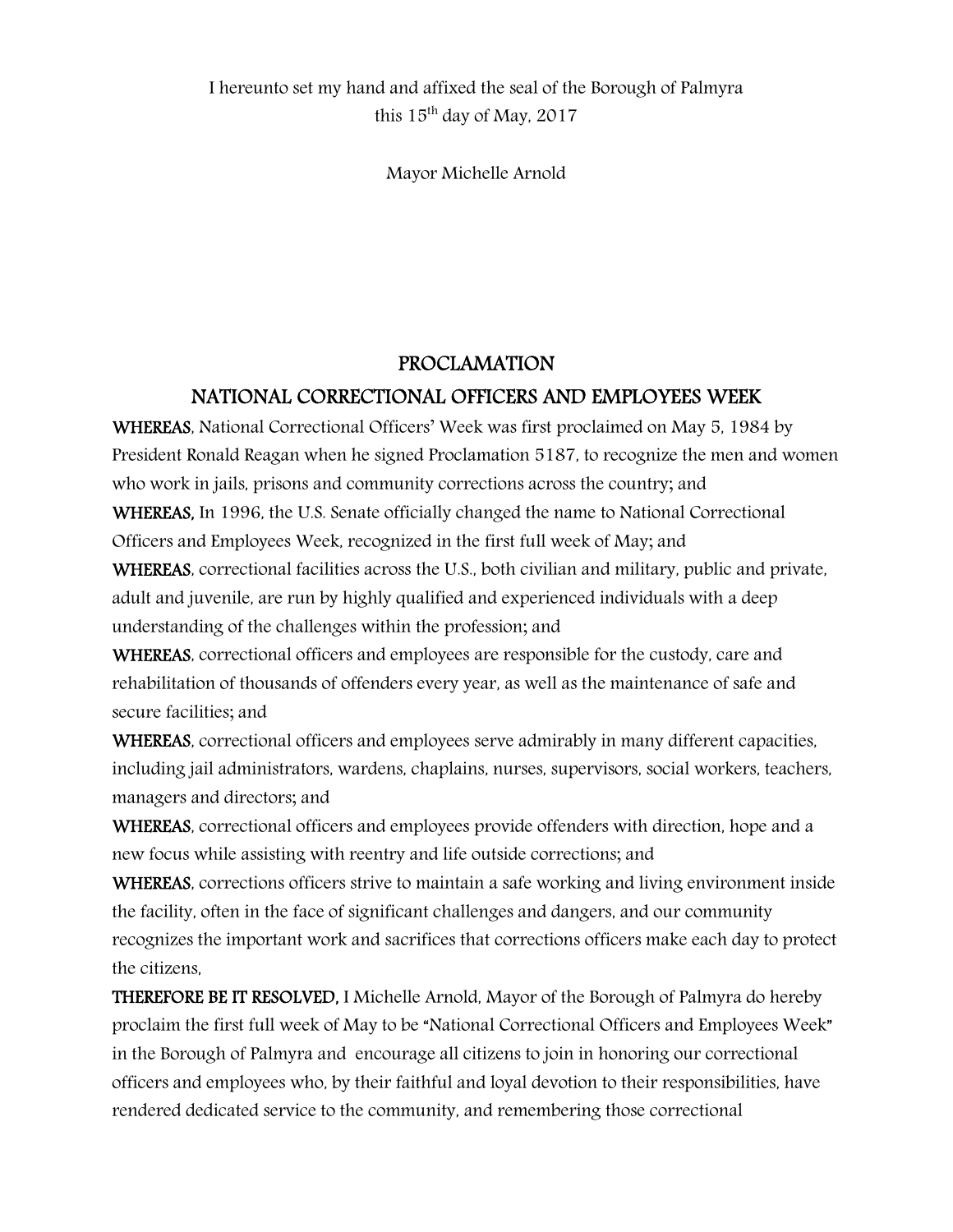professionals who have made the ultimate sacrifice, as well as those who continue to face the daily dangers and challenges in our Nation's jails and prisons.

IN WITNESS WHEREOF, I have hereunto set my hand and cause the seal of the Borough of Palmyra to be affixed this  $15<sup>th</sup>$  day of May, 2017.

Michelle Arnold, Mayor

## **CORRESPONDENCE**

Mayor Arnold acknowledged a letter received from Mr. Kenneth Holloway, inviting Mayor and Council to the Class of 2017 Graduation Ceremony, June 16<sup>th</sup> at 6:30 p.m. at the High School football stadium. Mayor Arnold acknowledged a letter received from Hardenbergh Insurance recognizing and congratulating John Gural for receiving the Burlington County Joint Insurance Fund's 2016 Special Recognition Program Honorable Mention Award for Commitment and Accountability.

Mayor Arnold also acknowledged a letter received from Comcast recognizing and congratulating Hanna Lloren from Palmyra High School for receiving the Comcast Leaders and Achievers Scholarship award of one thousand dollars.

#### PUBLIC PORTION

This public portion is for discussion on professional updates, resolutions and ordinances listed on the agenda. Please sign in at the podium, state your name and address for the record. Council will give all comments appropriate consideration. Each citizen will be allotted up to five (5) minutes to speak, in order to allow everyone an opportunity to ask questions and express their opinions or concerns. Please direct all comments to the Mayor. Each citizen may only speak once during each public portion.

Mrs. Russell made a motion to open the public portion, President Howard second the motion.

At the call of the roll:

## All voted in favor of the motion

Mrs. Nowicki – Morgan Avenue- Mrs. Nowicki asked the Mayor to explain why P S E & G is closing Cinnaminson Avenue and what they are doing. Mr. Gural indicated  $P S E & G$  is doing some infrastructure upgrading/ replacement of gas mains and needs to close portions of the street at various different times. Mrs. Tait indicated the road closures will be done in phases, from S. Broad Street to Charles Street and are to take place starting sometime on or about July  $1<sup>st</sup>$ , 2017. The work should be completed no earlier than 8:00 am and unless there is an emergent situation should be completed no later than 4:00 pm on each work day.

No one else from the public wishing to be heard, Mrs. Russell made a motion to close the public portion. President Howard second the motion.

At the call of the roll: All voted in favor of the motion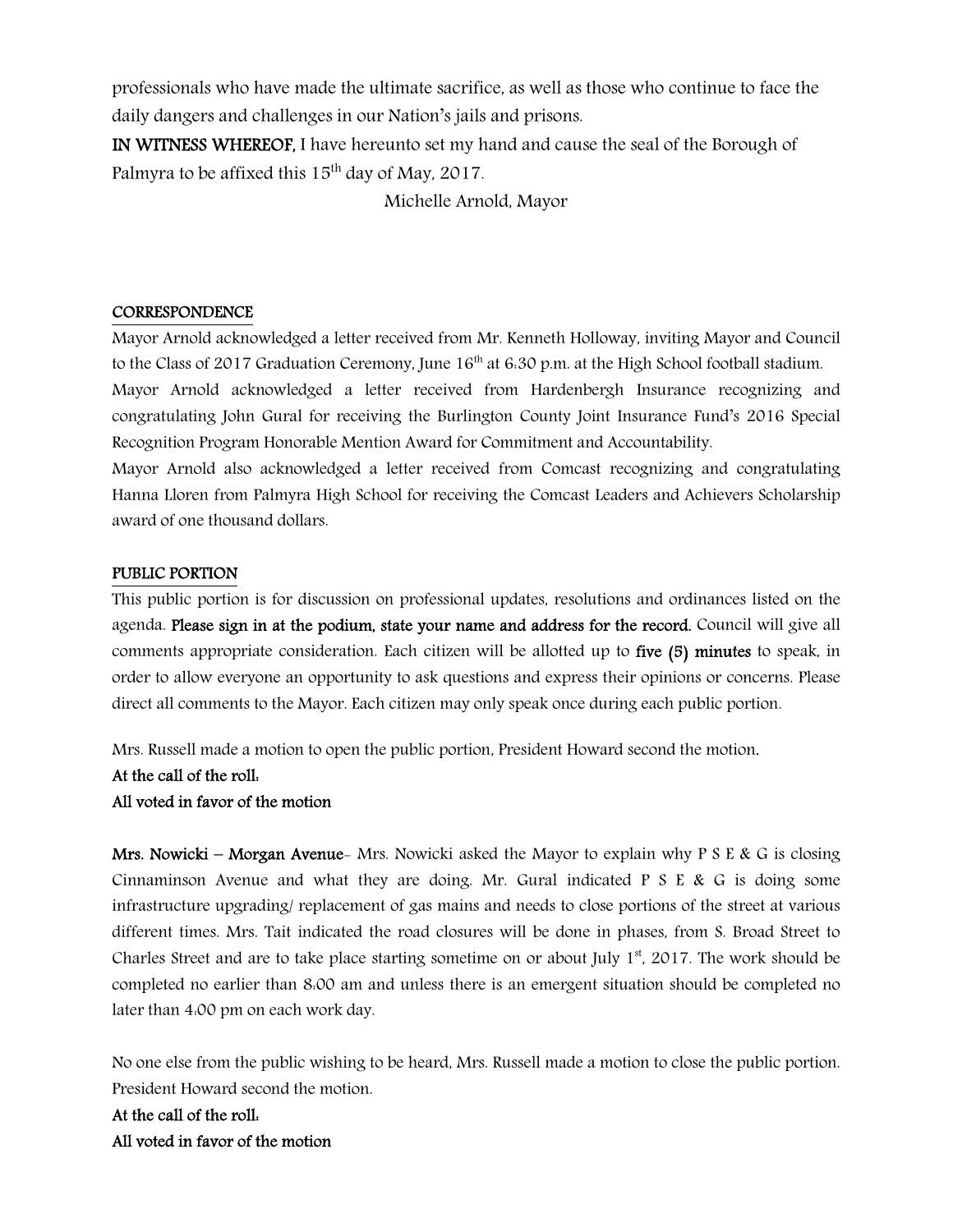## ORDINANCE ON FIRST READING, public hearing will be held on June  $19<sup>th</sup>$ , 2017 at 7.00 pm

Ordinance 2017-6, An Ordinance of the Borough of Palmyra Amending Ordinance 2016-9 Relating to the Regulating of Towing and Towing Operators Working in the Borough of Palmyra.

A motion was made by Mrs. Russell to approve Ordinance 2017-6 as read. Mr. Cosky second the motion.

#### At the call of the roll, the vote was:

# AYES: Mr. Cosky, Mrs. Russell, Mrs. Tait, Ms. Weiner, Mr. Yetter, President Howard NAYES: None

#### ORDINANCES ON SECOND READING (Public Hearing).

Ordinance 2017-4, An Ordinance Of The Borough Of Palmyra To Provide for and Determine the Rates and Ranges of Compensation of Each Employee and Officer of the Borough of Palmyra For Years 2017 and 2018. This Ordinance expires December  $31<sup>st</sup>$ , 2018 unless otherwise amended.

Mrs. Russell made a motion to open to the public regarding Ordinance 2017-4, President Howard second the motion.

# At the call of the roll: All voted in favor of the motion

No one from the public wishing to be heard, President Howard made a motion to close the public portion. Mrs. Russell second the motion.

## At the call of the roll:

# All voted in favor of the motion

A motion was made by Mr. Yetter to approve Ordinance 2017-04 as read. Mrs. Russell second the motion.

At the call of the roll, the vote was: AYES: Mr. Cosky, Mrs. Russell, Mrs. Tait, Ms. Weiner, Mr. Yetter, President Howard NAYES: None Ordinance Adopted 05/15/2017

Ordinance 2017-5, An Ordinance of the Borough of Palmyra Amending Chapter 197 Of the Borough of Palmyra Code Captioned "Peddling And Soliciting".

Mrs. Russell made a motion to open to the public regarding Ordinance 2017-5, President Howard second the motion.

At the call of the roll: All voted in favor of the motion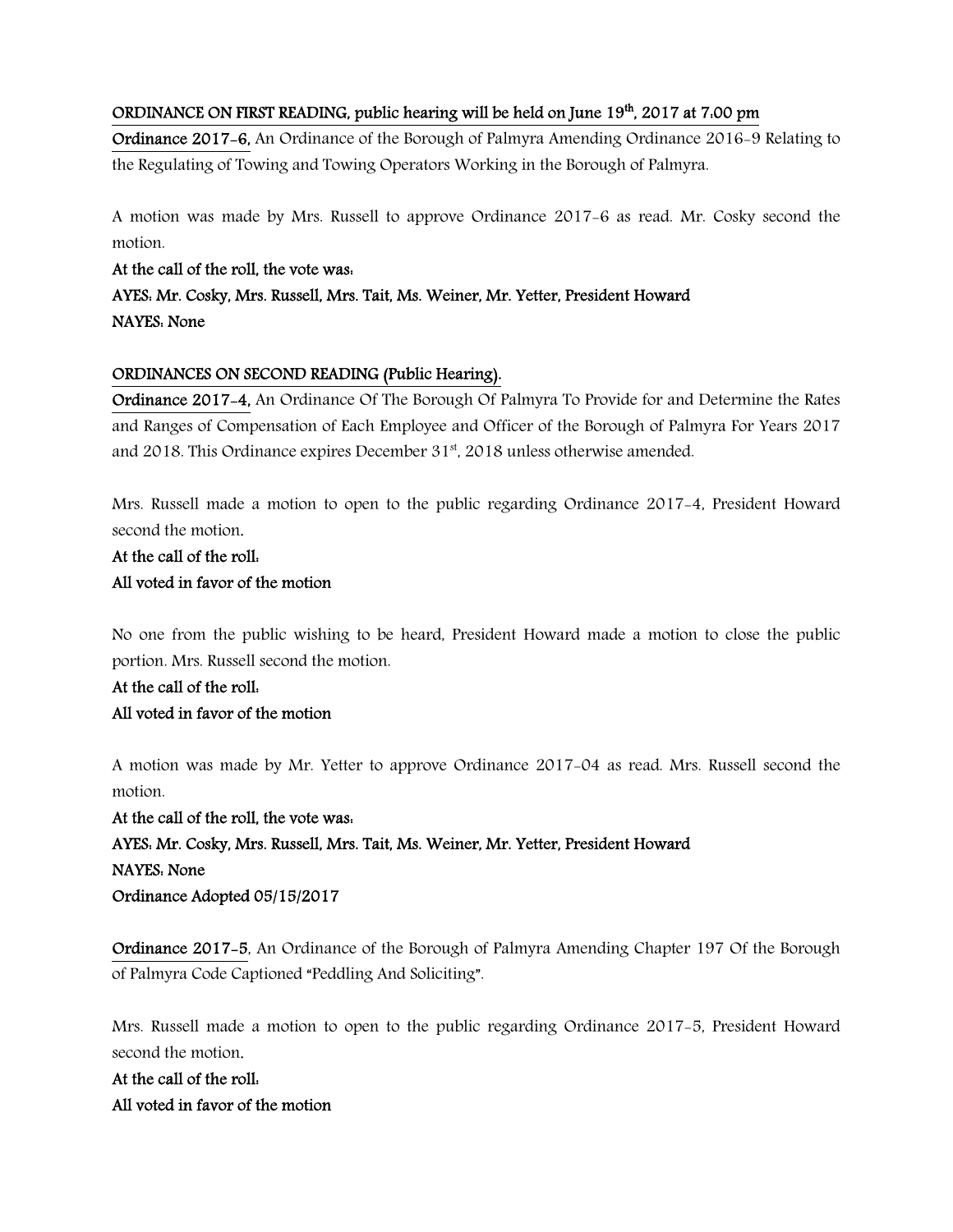No one from the public wishing to be heard, President Howard made a motion to close the public portion. Mrs. Russell second the motion.

# At the call of the roll:

# All voted in favor of the motion

A motion was made by President Howard to approve Ordinance 2017-05 as read. Mr. Cosky second the motion.

At the call of the roll, the vote was: AYES: Mr. Cosky, Mrs. Russell, Mrs. Tait, Ms. Weiner, Mr. Yetter, President Howard NAYES: None Ordinance Adopted 05/15/2017

## RESOLUTIONS Consent Agenda

Resolution 2017-125 to Resolution 2017-132 will be enacted as a single motion, if any resolution needs additional discussion it will be removed from the consent agenda and voted on separately.

- Resolution 2017–125, Resolution Approving PSE&G's Traffic Plans for the Closing of Cinnaminson Avenue.
- Resolution 2017-126, Resolution Authorizing the Purchase of Life Insurance for Qualified Volunteer Members of the Palmyra Fire Department
- Resolution 2017–127, Resolution Amending Resolution 2017–101 changing total of contract from 106,035.00 to 106,326.00, the Total of Base bid \$99,401.00 and Alternate #1 \$6,925.00 as mentioned in resolution 2017-101
- Resolution 2017–128, Resolution Authorizing the Mayor to Execute the Land Use Application giving permission to Habitat for Humanity to apply to the Land Use Board for a sub-division for Block 127 Lot 10
- Resolution 2017–129, Resolution Appointing Michelle Markey to the Borough of Palmyra Police Department effective May  $22<sup>nd</sup>$ , 2017
- Resolution 2017–130, Resolution Approving LOSAP Eligible Volunteers for 2016 in Accordance with Chapter 21:A1 of the Code of the Borough of Palmyra entitled "Fire Department Length of Service Awards Program Point System".
- Resolution 2017–131, Resolution of the Borough of Palmyra Approving Verizon Wireless' Plans to Upgrade and Enhance its Network by Deploying Small Network Nodes.
- **Resolution 2017–132, Resolution Authorizing the Payment of Bills for the Month of May 2017** In the Amount of \$2,270,802.63

Mayor Arnold requested Resolution 2017-129 be removed from the consent agenda and it was voted on earlier in the meeting.

Ms. Weiner requested Resolution 2017-131 be removed from the consent agenda for additional discussion.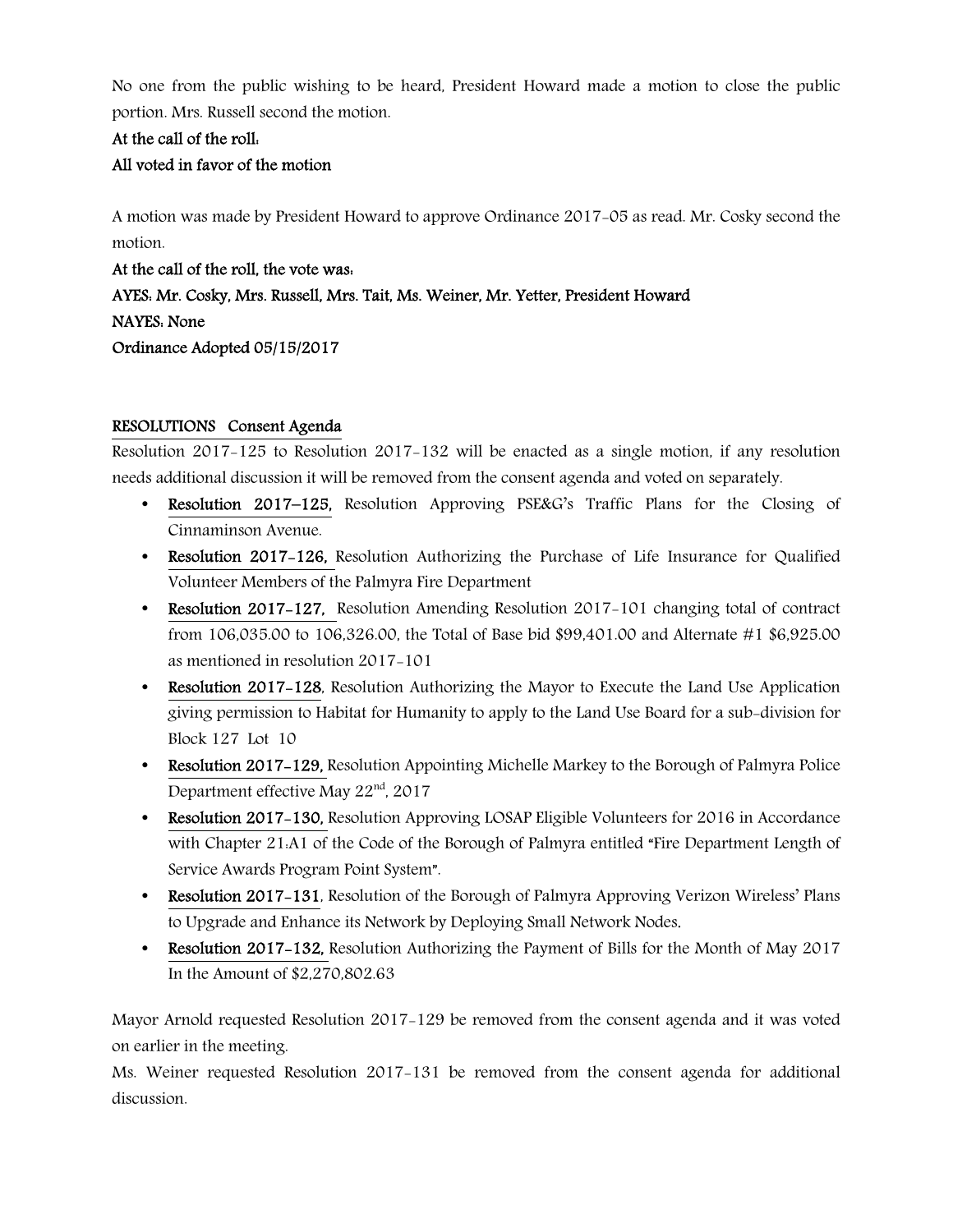President Howard requested Resolution 2017-132 be removed from the consent agenda for additional discussion.

Mrs. Russell made a motion to approve Resolution 2017-125 thru 2017-128 and 2017-130. President Howard seconded the motion.

# At the call of the roll: AYES: Mr. Cosky, Mrs. Russell, Mrs. Tait, Ms. Weiner, Mr. Yetter, President Howard NAYES: None

As requested by Ms. Weiner, Resolution 2017–131, Resolution of the Borough of Palmyra Approving Verizon Wireless' Plans to Upgrade and Enhance its Network by Deploying Small Network Nodes was removed from the consent agenda for additional discussion.

#### **DISCUSSION**

Ms. Weiner indicated she had spoken with another municipality which has participated in this type project, to see what how things went with the upgrade. Ms. Weiner indicated they had no issues with Verizon and the installation however they were concerned with protecting the municipality from other future vendors desiring to do something more intrusive once they opened the right of way. Ms. Weiner indicated that perhaps we want to make sure our resolution protects us, by reaching out to the solicitor of the League of Municipalities, who wrote an article on this, before we move forward. Mayor Arnold indicated that this resolution applies only to Verizon and their project, anyone else wishing to request any other project would have to come before Council, present their project which we would, at that time either approve or deny their request. Some discussion was had regarding the project and whether or not Mrs. Tait and Mr. Yetter could participate in the discussion as they had previously recused themselves regarding this matter. Mr. Rosenberg stated that neither Mrs. Tait nor Mr. Yetter should have any participation in this matter as they had previously recused themselves as they are employed by Verizon. Mr. Gural indicated we did not have a time frame nor do we know how many nodes are being installed. Once they have determined the number of nodes and the time frame for the project they will inform the Borough and apply for all necessary permits.

Mr. Cosky made a motion to approve Resolution 2017-131. Mrs. Russell seconded the motion.

At the call of the roll: AYES: Mr. Cosky, Mrs. Russell, Ms. Weiner, President Howard NAYES: None RECUSED: Mrs. Tait, Mr. Yetter

As requested by President Howard, Resolution 2017-132, Resolution Authorizing the Payment of Bills for the Month of May 2017 In the Amount of \$2,270,802.63, was removed from the consent agenda for additional discussion.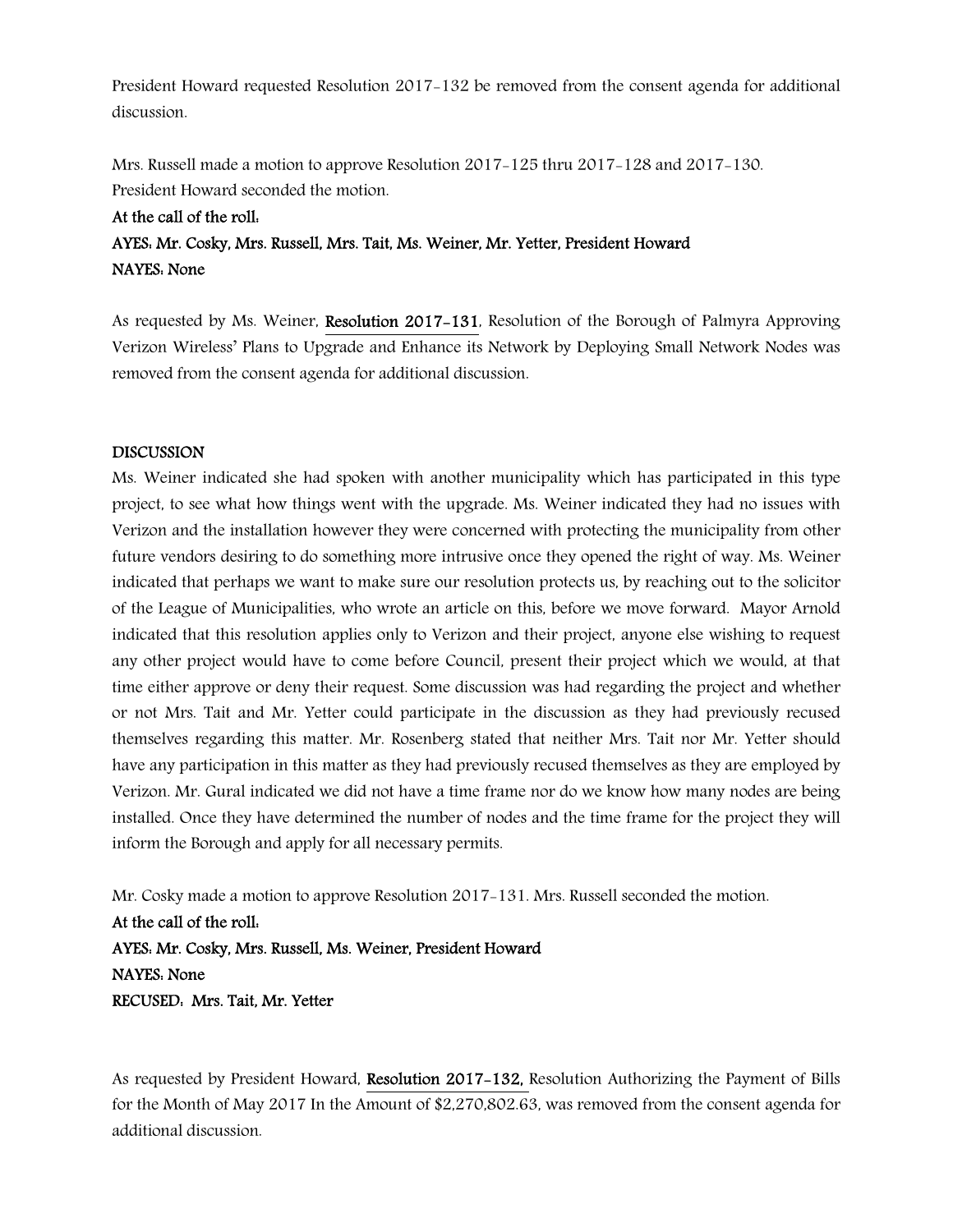## **DISCUSSION**

President Howard indicated, Capehart & Scatchard, P.A. has submitted payments for COAH work three times. President Howard inquired if the bills were just for general conversation, as we still don't know what our COAH obligation is. Mr. Gural stated we do have the final report from our fair share hearing, which he will be sharing with you later this evening, there is ongoing billing regarding the COAH work, which should cease after the order is signed, at the end of this month. Mrs. Russell inquired about the cell phones billed to various departments, she indicated she was not sure what  $M \& C$  stood for. Mayor Arnold indicated M & C is Mayor and Council.

Mr. Cosky made a motion to approve Resolution 2017-132. President Howard seconded the motion. At the call of the roll: AYES: Mr. Cosky, Mrs. Russell, Mrs. Tait, Ms. Weiner, Mr. Yetter, President Howard NAYES: None

#### MOTION TO APPROVE TREASURERS REPORTS

March 2017 and April 2017

Mr. Yetter made a motion to approve the Treasurer's Reports dated March 2017 and April 2017. Mr. Cosky seconded the motion.

At the call of the roll: AYES: Mr. Cosky, Mrs. Russell, Mrs. Tait, Ms. Weiner, Mr. Yetter, President Howard NAYES: None

#### COMMUNITY SPOTLIGHT

Mayor Arnold stated "Palmyra Day" was a great success, there were over 78 vendors not including the Palmyra Police department, Transit Police, Sheriff's Department, etc. who all attended and it turned out to be a fantastic day.

Palmyra High School Boy's Tennis Team won their opening playoff match and will be going into the Quarter Finals. They will be playing Cinnaminson at Wood Park on Tuesday May 16<sup>th</sup>, 2017.

Ms. Weiner indicated she had some notes to pass along, regarding "Palmyra Day". Whom should they be forwarded to? Mayor Arnold indicated she could forward them to her.

Ms. Weiner also indicated the Palmyra High School Foundation for Educational Excellence is holding their Red Carpet Event at the Community Center at  $7.00$  pm. on Wednesday May  $17<sup>th</sup>$ , 2017. Mrs. Tait indicated the Palmyra High School Softball Team is playing the first round of the playoffs Wednesday at 4:00 pm at the Legion Field.

## DISCUSSION ITEMS

Mr. Gural indicated there have been many requests for rental use of the Legion Fields.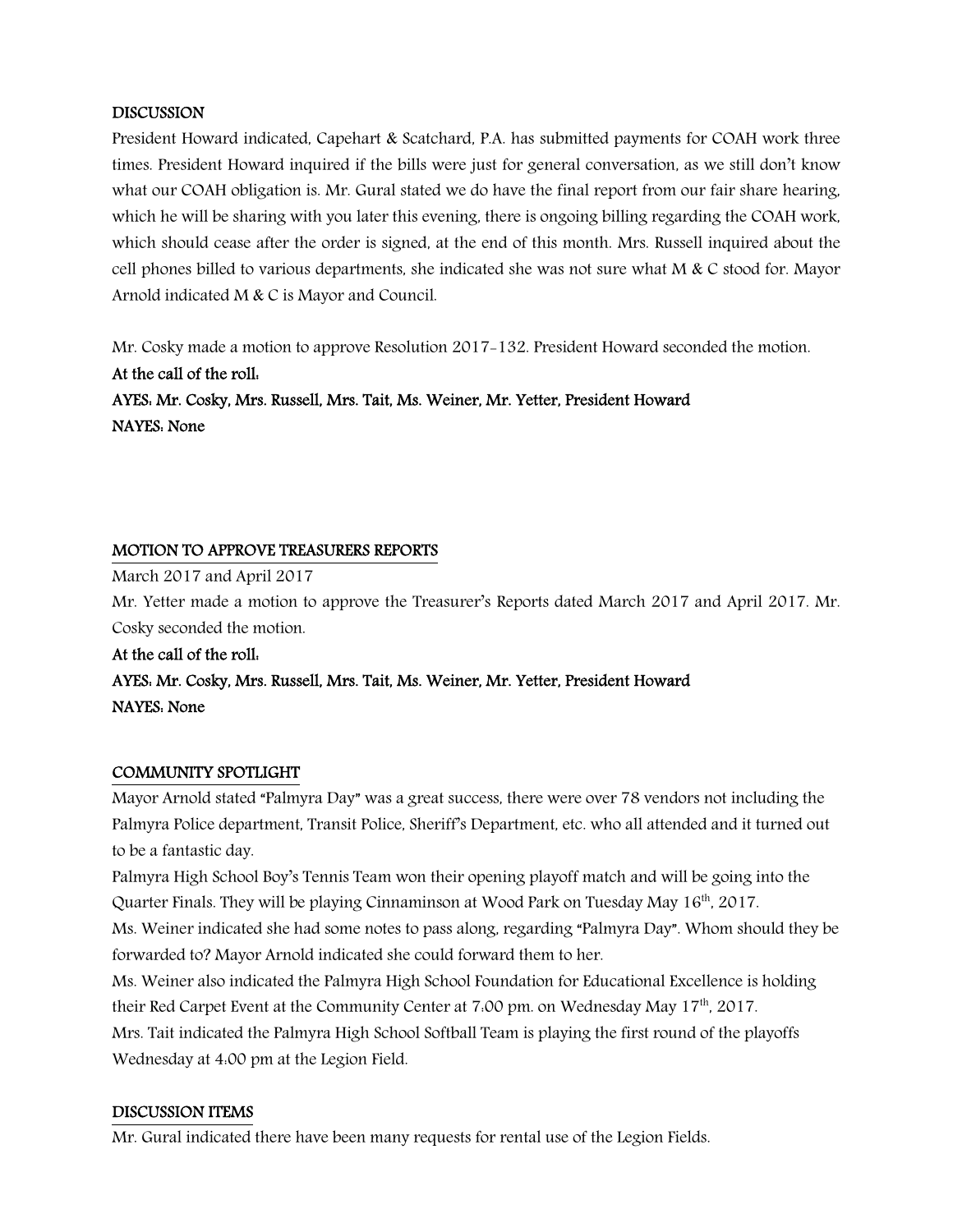Mr. Charles Hook the co-owner of the New Jersey Rams, semi-developmental pro football team from Marlton New Jersey and Mr. Feliciano Dosman, co-owner of the New Jersey Rams, stepped up to the podium. Mr. Hook indicated he and Mr. Dosman were trying to build a developmental team which teaches our youth, after high school, how to play, and various techniques. Mr. Hook indicated they were looking for a home in Burlington County and are here requesting permission/ approval to rent the Legion Football Field and to potentially make it their home. Mr. Hook and Mr. Dosman indicated the age range of the team is 18 to 24. Mr. Gural stated this item was on the agenda for discussion tonight as there is no mechanism currently in place to allow any organized team to rent the fields at the Legion Field, the current ordinance only allows the use of our fields to Palmyra based organizations, for example, PAL/RIV Athletic Association, Palmyra Riverton Soccer Club, Palmyra Panthers Youth Football Association, etc. Mr. Gural also noted that in the past we have rented the soccer field, to Delran High School, who at the time was playing in a special tournament on turf field and asked if they could practice on our turf field to prepare, they did rent the soccer field at one hundred dollars an hour. Mr. Gural reminded council that the cost of the fields was 5 million over a 4 year phase in project, and it cost money to maintain those fields. Mr. Gural indicated he was not aware that these gentlemen were coming to speak and his objective tonight was to inform the governing body that there were recently many requests and perhaps the governing body should consider how they want to move forward regarding the fields. Mr. Gural and Mr. Rosenberg indicated before this request could be considered the governing body would have to decide if they wish to entertain these requests from various organizations, consider the liability of this type of rental, the wear and tear of the fields, etc. and put together some sort of policy which would address the use/rental of the fields at Legion if they choose to move in that direction. After a lengthy discussion with this organization and the governing body regarding these types of requests, it being a public field, and the potential for additional crowd control regarding spectators, it was decided that this would be referred to the youth and recreation committee to come back to the governing body with some sort of recommendation regarding how we should proceed. Mr. Rosenberg informed Mr. Hook and Mr. Dosman that this is a lengthy process as you can see and this decision may not be made by the time you season starts.

Mr. Gural indicated a resident expressed some concerns at the last meeting regarding Virginia, Oregon & Maryland Avenue's intersections with parking and navigating the streets when some vehicles are legally parked there. After looking at that intersection, having a conversation with the Chief of Police and Mayor, regarding potential ways to address that intersection from a safety aspect, for example potentially removing the triangle, making the street on way, limiting parking, Mr. Gural indicated that because it is a serious concern the public safety committee should take a look at this intersection and come back to the governing body with a recommendation on how to proceed.

Mr. Gural stated in the packet you received three donation requests all approved for appropriation in the budget during the budget process. The request are The Palmyra Senior Citizen Program in the amount of \$5,500.00, the Palmyra Community Center Program Board in the amount of \$7,500.00 and Providence House Catholic Charites in the amount of \$210.00. The Palmyra Senior Citizen Program and the Palmyra Community Center Program Board have submitted all the requested required paperwork.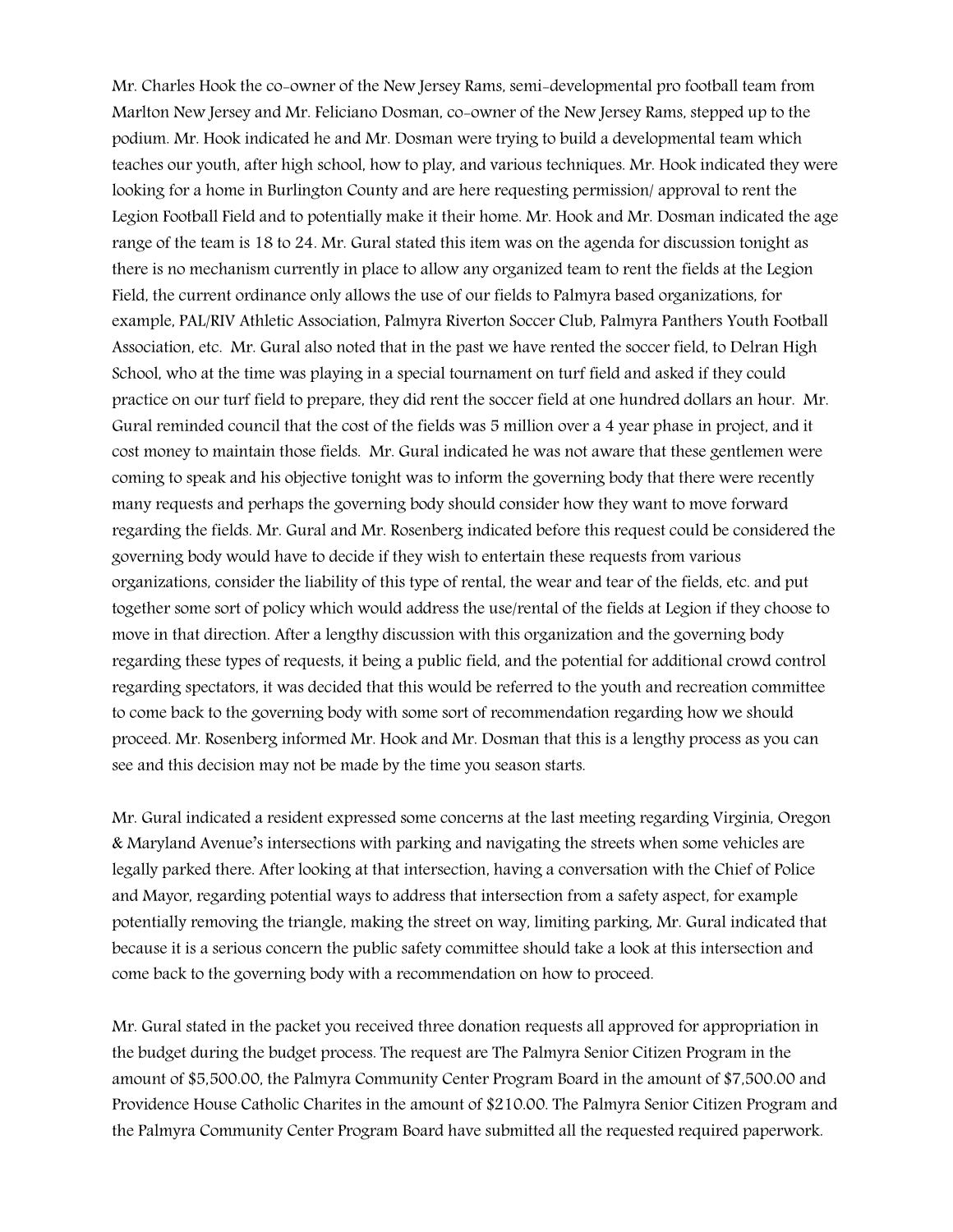The Providence House Catholic Charites requested \$490.00 during the budget process, they are a large charity and they only bill, although it's a donation, for actual services rendered to Palmyra residents. They provided emergency shelter for three Palmyra residents at seventy dollars apiece thus the request for \$210.00. Mr. Cosky inquired if we said we would approve everything at that time if they presented the additional information. Mr. Gural stated, council indicated they would budget the amounts requested by the various organizations however would review and approve the requests as came in verifying that all the required documentation previously not submitted, had been submitted by request date. Mr. Cosky inquired, the \$7,500.00 requested by PCCPB was the full amount they requested and the \$5,500.00 was the amount the Palmyra Senior citizens Program requested? Mr. Gural stated the seniors actually requested \$6,500.00 however we only budgeted \$5,500.00. Mr. Yetter indicated he had an issue regarding the payment of \$8,000.00 to the Community Center Program Board Coordinator; that's more or all of the donation which the board is requesting. What happened to volunteers? Mr. Cosky asked if we had any idea of the hours which the coordinator spends working for the Community Center Program Board. Ms. Weiner indicated she had previously been the coordinator and when the hours are added up in regards to all that is being done it equates to about \$6.00 an hour. When the Community Center Programing Board was developed it was with the understanding that position was not really a volunteer position. Mr. Cosky inquired if it was anticipated that the requests in the future would be for less money? Ms. Weiner indicated the President of the PCCPB is anticipating grant aid in the future and their goal has always been to be self-sufficient. Mrs. Tait indicated the PCCPB is always looking for donations. Additional discussion was had regarding what they do, how they raise money. Mayor Arnold stated that she felt \$7,500.00 was too much, she noted the income derived from the programs is less than the amount paid to the coordinator. After more discussion regarding PCCPB's donations, income from programs, and the ability to gather more donations in the future. Mrs. Russell made a motion to approve the three donation requests presented. President Howard second the motion.

# At the call of the roll: All voted in favor of the motion

Mr. Gural indicated Habitat for Humanity has submitted the application to the land Use Board for subdivision of the property at Front and Arch Streets. Approved earlier on the consent agenda was the consent of the property owner allowing Habitat for Humanity to apply, that application should be heard on June  $21<sup>st</sup>$ , 2017. Mr. Gural stated Habitat for Humanity has also requested a waiver of the Land Use Board Application Fees. The application fee in the amount of \$600.00 can be waived if the governing body so chooses, however the escrow fees are payable to professionals and we cannot waive those fees. Mr. Gural stated Resolution 2017-133, Resolution to waive the land use board application fees paid to the Borough for the Habitat for Humanity's Land Use Board Application for Block 127 Lot 10 in the amount of \$600.00.

Mrs. Tait made a motion to approve Resolution 2017-133 waiving the application fee paid to the Borough for Habitat for Humanity's Land Use Board Application. Mrs. Russell second the motion. At the call of the roll: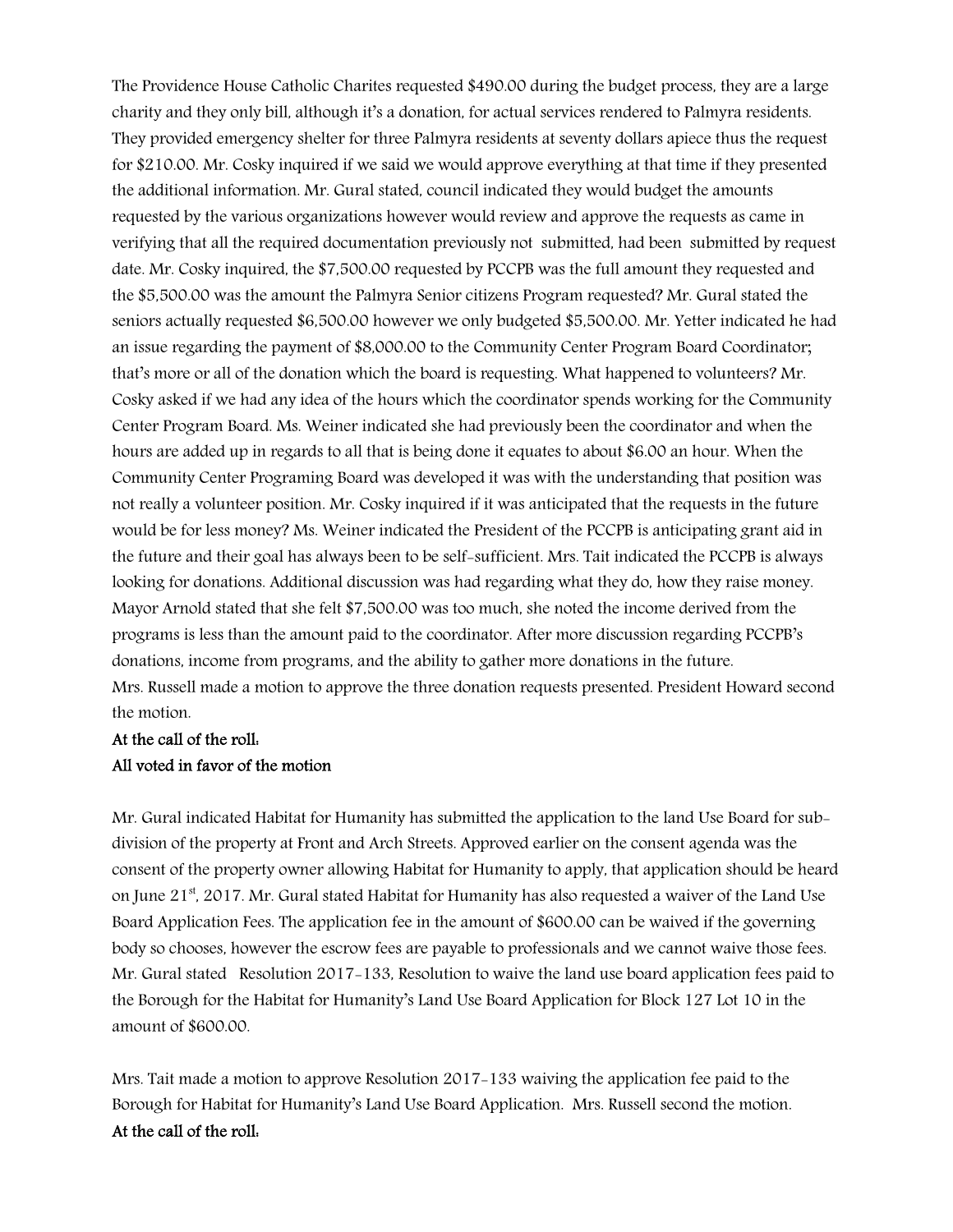# AYES: Mr. Cosky, Mrs. Russell, Mrs. Tait, Ms. Weiner, Mr. Yetter, President Howard NAYES: None

Mr. Gural indicated in your packet is the final draft of the question and interpative statement for the potential referendum for the purchase of the ladder truck, additionally attached is a sample resolution if you wish to proceed with this. Mr. Cosky indicated he was not in favor of doing the referendum for something we routinely and ordinarily purchase. Mrs. Tait inquired if it was possible to wait until next month so that we can continue to gather information. Ms. Weiner indicated she would like to have the open public forum at the Community Center regarding the referendum and the fire truck purchase costs. Mr. Dreby indicated the price changes on November 1st, 2017. Additional discussion was had regarding the truck, public forum, referendum, financing, etc. Ms. Weiner asked if the Fire Company could give council a potential date for public forum. Mayor Arnold indicated the public safety committee could work with the fire department to put the public forum together. Mr. Dreby suggested the public forum perhaps be done during the day and again at night on the same day to allow all those interested to come. Mr. Cosky stated the forum should be held at the fire house so that people can see the place where the money is going. Mayor Arnold indicated at this time we will not be taking any action on the proposed referendum.

Mr. Dreby thanked Mayor and Council for their support with the LOSAP program and the passage of the life insurance program. He stated the Fire Company, who has a lot more volunteer hours than any organization in the town, will continue to serve this community to the best of their ability.

## ADMINISTRATOR REPORT

.

Mr. Gural indicated we had a very positive response to the pothole repairs update in the website, we expect to exceed the \$40,000.00 because we are repairing a lot more than originally anticipated. The project is ongoing and will last more than the original two weeks planned.

Mr. Gural stated Ms. Johns prepared the list of uncollectible taxes as statutorily required, which was forwarded to all noting that there are no uncollectible taxes this year.

Mr. Gural informed the governing body that the Waterfront Park Project pre-construction meeting was held on May  $8<sup>th</sup>$ , 2017, and the contractor intends to mobilize the week of May 22<sup>nd</sup>, with excavations to follow shortly thereafter. The construction duration is 160 days, however the target date for substantial completion of the project is July  $4<sup>th</sup>$ , 2017. Mayor Arnold indicated the names submitted thus far for the park will be in you packets at next meeting

Mr. Gural stated, he, Kelly Grant, and our attorney from Capehart & Scatchard attended our Fair Share Housing hearing in Judge Bookbinder's chambers, our plan was approved just as submitted. It includes the following; four rehab units, which we will be able to address thru our Housing Rehab Program; our prior round obligation/second round obligation, was fixed at thirty–nine however we have nineteen credits without controls which equates to twenty for second round.; and our third round is one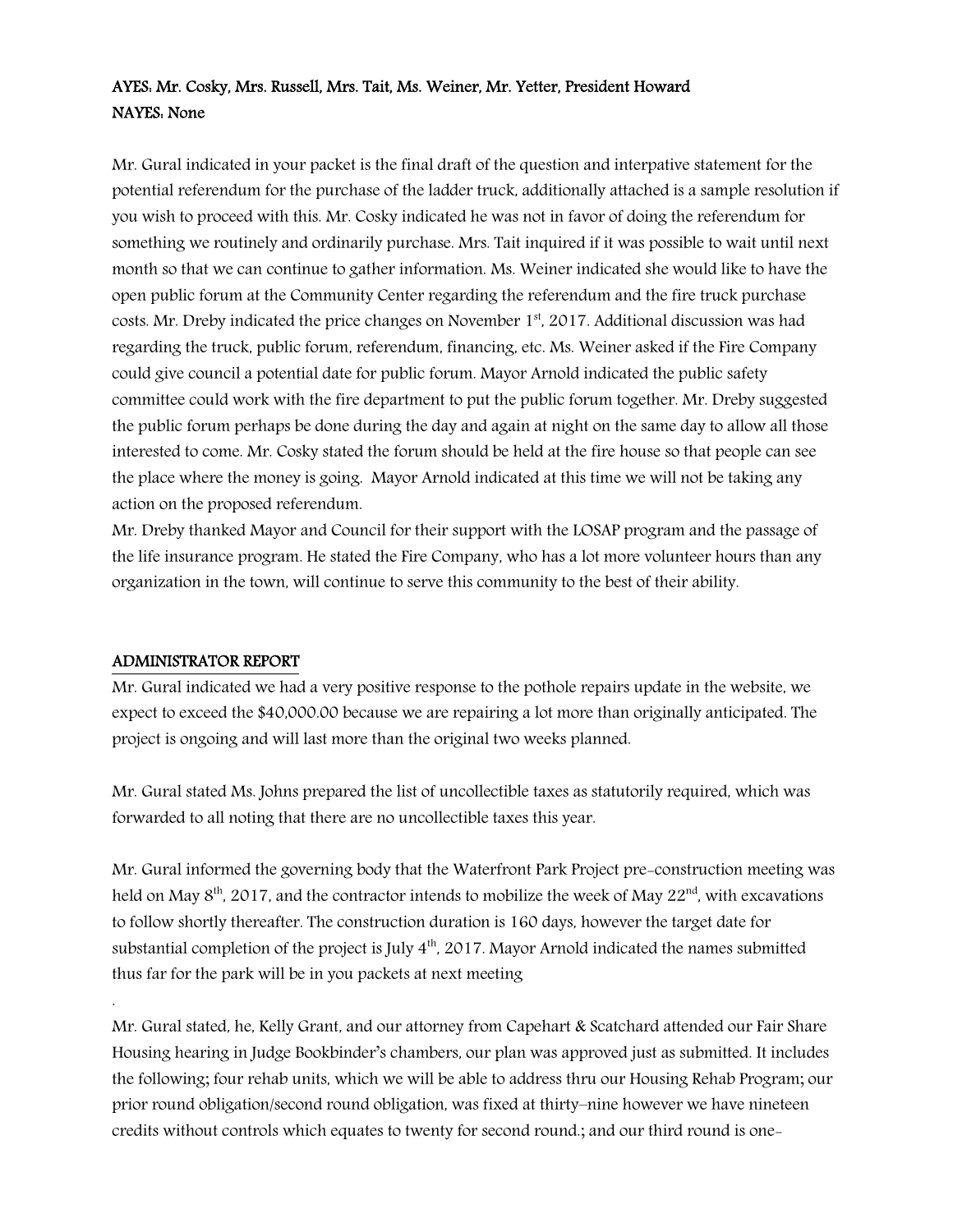hundred-sixteen. Thus our total Fair Share Housing requirement is one hundred-thirty-six. It will be necessary in the next fifteen months, to amend our Housing Plan, which will be addressed by Mr. Gerkens and our Redevelopment Plan. Mrs. Russell inquired what the current redevelopment plan is. Mr. Gural indicated the current Redevelopment Plan was adopted in approximately 2005, and was modified at least once over the ensuing years, due to litigation and a general update. The Plan itself, verifies the area is in need of redevelopment and lays out the vision of the governing body for the area. The Land Use Ordinance is due for review in 2018, it defines the zoning requirements throughout the entire municipality also the Southside of Rt. 73. Mr. Gural stated the Land Use Ordinance and the Redevelopment Plan could be addressed simultaneously.

 Mr. Gural stated the ordinance which allows us to rent the community center to both Palmyra based and outside organizations also has provisions for the Borough to require those groups which are expecting large crowds to provide and pay for a Police presence when necessary at their events. Mr. Gural indicated if required, an organization may be required to hire either one or two officers depending upon the size and type of event which would be handled thru the side job provision with the Police Department.

# COMMITTEE REPORTS

#### Mayor Arnold

Mayor Arnold indicated the Public Safety Committee met and discussed the new officer hiring and the fact that the Police contract negotiations will be coming up. "Coffee with a Cop" was held April 25<sup>th</sup>, 2017 at Wawa, and April 29<sup>th</sup>, 2017 was drug tack back day in the Borough of Palmyra. The UNITE<sup>r</sup>S Arrive Alive Tour will be visiting Palmyra High School on May 18<sup>th</sup>, 2017. The Palmyra Harbour Condo Association will be hiring a new manager for the property. The communication committee has not met yet, however we are hoping to address in the near future, more timely information on our website and Facebook, also to improved and provide additional information to the public. Additionally we are working on getting information to the various church for them to post in their church bulletins. Mayor Arnold also thanked public works for all their help with Palmyra Day.

Councilmen Yetter indicated the Public works Committee had a meeting last week, and they are still working on the pot holes and the list is continuing to grow. Mr. Yetter indicated we are still waiting for a pump for the fountain and we will begin working on the community garden soon. The Green Team did not have their meeting yet, but will be meeting soon.

Councilwoman Russell stated that the Shade Tree Advisory Committee has not yet met however a tree was planted at Charles Street School for Arbor Day and Crape Myrtle trees were also planted along Broad Street. Mrs. Russell also indicated there was a request to do a tree survey/tree GPS however Mr. Kaluhiokalani indicated it had been done before. Mrs. Russell indicated there are still trees available at public works someone would like them. Mrs. Russell stated the spring recognition awards when given at the Palmyra Board of Education meeting and Mrs. Falcone was recognized as noteworthy educator of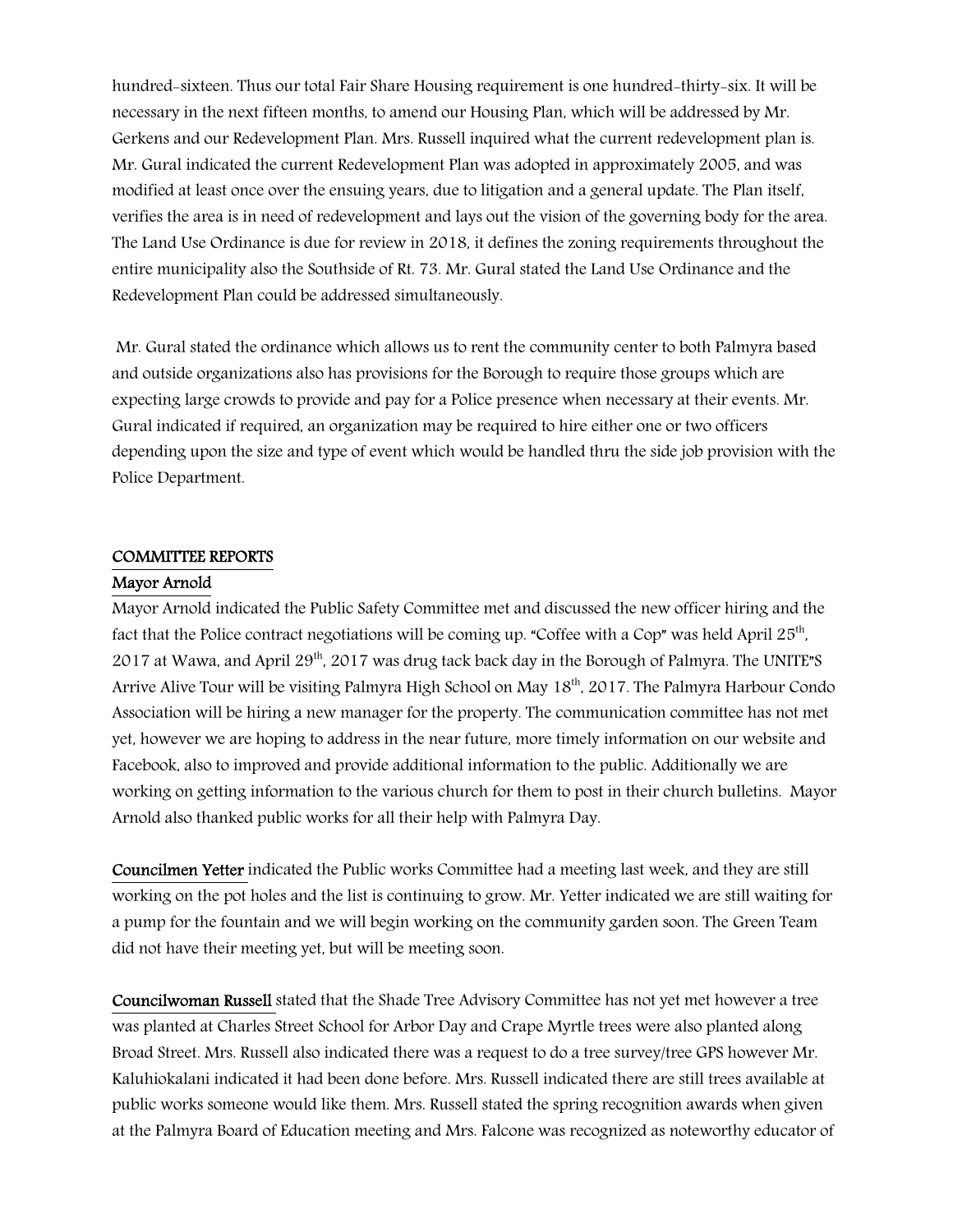the year. Ms. Russell indicated the school budget was finalized and approved. Mrs. Russell also reminded the governing body to rsvp if they plan on attending the Clarence B Jones programs on June 6<sup>th</sup> and 7<sup>th</sup>, 2017. Mrs. Russell indicated that since February of this year Mr. Howard and she have been trying to schedule a communication committee meeting with the Mayor, numerous emails have gone back and forth however no meeting has taken place. After some discussion between Mrs. Russell and Mayor Arnold a June meeting will be scheduled which all hopefully will be able to attend.

Councilwoman Weiner indicated everyone should have received two copies of flyers to be used for the Farmer's Market additionally Mr. Yetter is working on some music for the event not a concert type performance but just a little background music. Ms. Weiner indicated that we already have eight vendors and two food trucks signed up for our first event. Ms. Weiner stated they would like to have a Farmer's Market Facebook page to promote and send updates regarding the vendors in attendance on particular days, etc. Mr. Gural indicated they was some concern about the maintenance of that page. After much discussion it was decided it would be tabled to next meeting for further discussion.

#### Councilwoman Tait - no report

Councilmen Cosky indicated everyone has a copy of Tracy's report regarding the Construction Department; as indicated in the report the Bank has taken possession of 603 Delaware Avenue, they have cleaned up the property and removed the front and rear partially completed additions. It is likely that the house will be demolished. Mr. Cosky also stated that a new business will be opening at 537 Cinnaminson Avenue, Live, Love, Donuts in the near future.

President Howard indicated the youth and recreation committee will be having a meeting to discuss the usage of the legion fields. President Howard also informed the governing body that Palmyra Panthers Youth Association has started a flag football league for the children starting at four years old. President Howard also asked Mayor Arnold if any information regarding communications could be forwarded to the communications committee before it is presented, so the committee members would be aware of what is happening, especially given the fact that we have not yet had a committee meeting this year. President Howard indicated he will be meeting with Valerie Still on Wednesday regarding the youth.

PUBLIC COMMENT Please sign in at the podium and state your name and address for the record. Council will give all comments appropriate consideration. Each citizen will be allotted up to five (5) minutes to speak, in order to allow everyone an opportunity to ask questions and express their opinions or concerns. Please direct all comments to the Mayor. Each citizen may only speak once during each public portion.

Mrs. Russell made a motion to open the public portion. President Howard second the motion. At the call of the roll: All voted in favor of the motion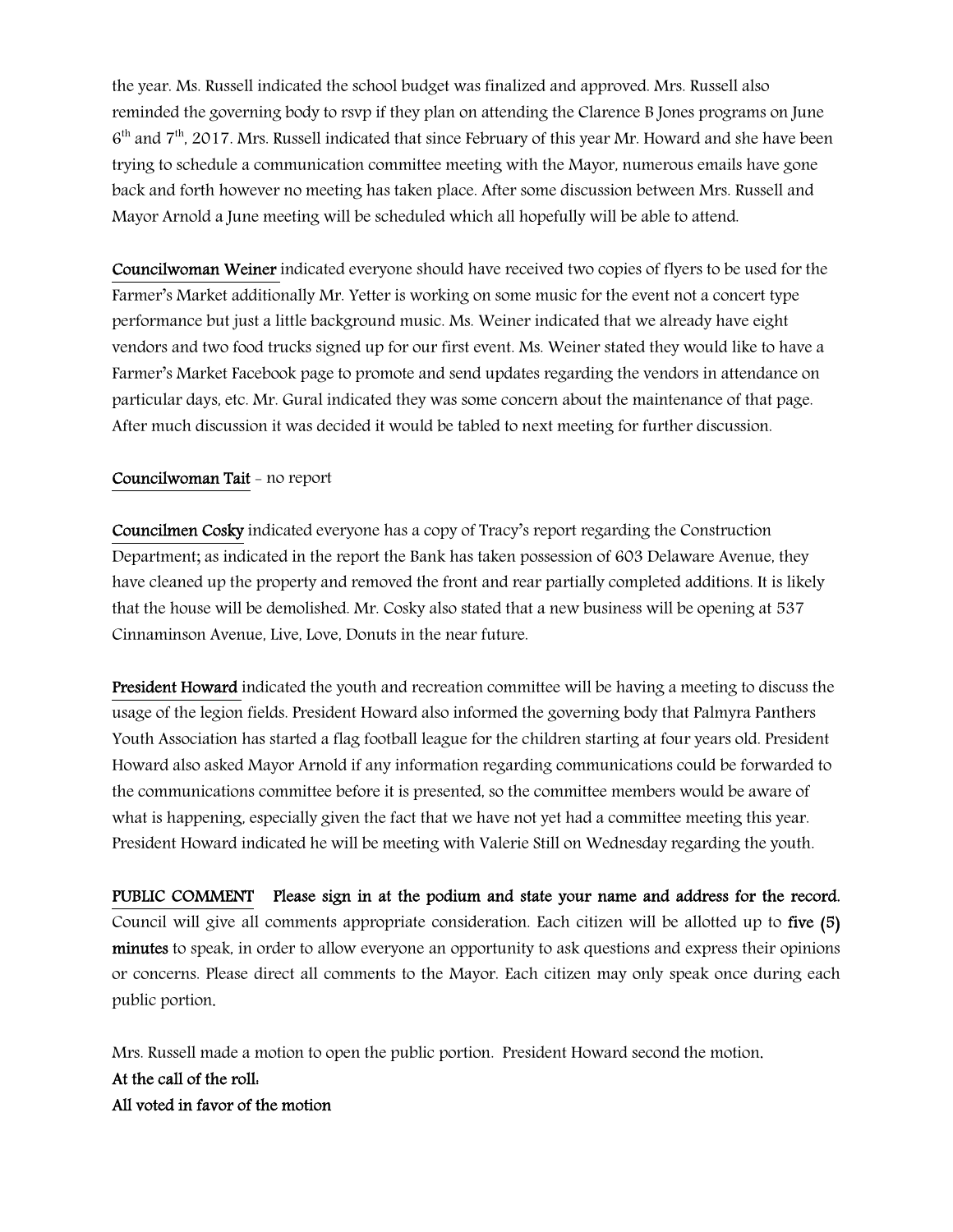Mr. Gasper – Park Avenue - Mr. Gasper inquired if the Borough had begun filling in the potholes, and when do you plan on being finished? Mr. Gural indicated they had begun and originally anticipated it taking about two weeks, however because the list has grown so much, it will take longer. Mr. Gasper asked if Charles Street was on the list. Mayor Arnold and Mr. Gural indicated it was. Mr. Gasper inquired who schedules the street cleaning and the dates. Mr. McGill stated Broad Street was done every Friday and town wide is done once a year. Mr. Gasper indicated he has seen it on many occasions however it is scheduled on recycling days and brush days so the truck has to go around various objects, additionally it appears that they are not using water.

Mrs. Nowicki – Morgan Avenue- Mrs. Nowicki indicated Jim May was just recognized at the County with an award for his many years of service and The Historical Society was recognized for publication of their book on Captain Hall's Diary. Mrs. Nowicki asked if the referendum will be dismissed completely or if it will be considered at future meetings. Mayor Arnold indicated, Council will be holding a public forum regarding the purchase of the fire truck and the referendum will be placed on the agenda for further discussion and consideration after that meeting. Mrs. Nowicki told council don't waste your time with a referendum the public meetings are much better. Mrs. Nowicki stated, the Farmer's Market Facebook page can be done without the consent of the governing body as there are many organizations which use the name Palmyra in their names however are not sanctioned by the town. Mrs. Nowicki told Mindie you are doing a great job in terms of organizing the Farmer's Market.

Mr. McElwee – Columbia Avenue – Mr. McElwee inquired from Mr. Gural, Wasn't it a couple of years ago the Brazilian Soccer Team held a soccer camp at the Legion Field, are they the same ones in the park on Sundays? Mrs. Tait indicated there is a Brazilian team which does hold a soccer camp but on Sunday on the soccer field is the Turkish National Team. Mr. McElwee indicated the public forum is a nice idea however he does not believe many people will show up. Mr. McElwee again indicated they was no need for the referendum. Mr. McElwee reminded everyone the May 29<sup>th</sup>, 2017, rain or shine the Memorial Day Remembrance at the War Memorial.

No one else from the public wishing to be heard, Mr. Yetter made a motion to close the public portion. Mrs. Russell second the motion.

At the call of the roll: All voted in favor of the motion

#### MAYOR AND COUNCIL COMMENTS

Mayor Arnold- Mayor Arnold reminded all that the Memorial Day Celebration is May 29<sup>th</sup>, 2017, she will also be attending the Burlington County Memorial Day Celebration and presenting a wreath. Mayor Arnold indicated she will be serving on the Anti-Heron Opiate Committee for the New Jersey Conference of Mayors. Mayor Arnold stated, "Be kind to one another and be good neighbors". Councilmen Yetter stated he had a good time at Palmyra Day and hoped everyone else did as well. Mr. Yetter also stated that trees are still available at public works if anyone would like to have them.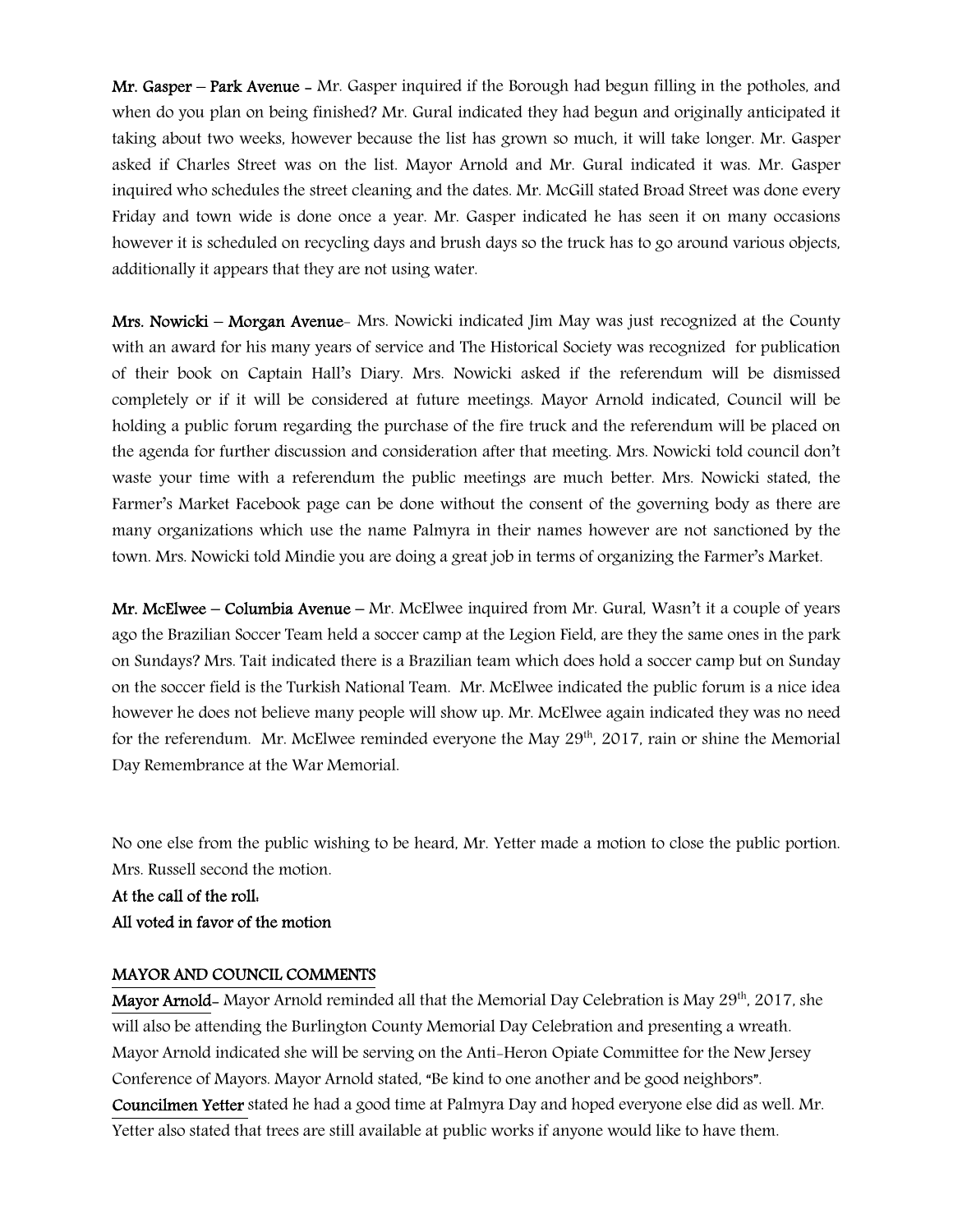Councilwoman Russell indicated trees are still available if someone would like one, and she also enjoyed Palmyra Day.

Councilwoman Weiner indicated she liked the way Anthony Jewelers stepped up for the Police Department. Thanked the Chief for his effort with let the community know the talents in the Police Department. Ms. Weiner also indicated she hoped the communications committee can get it together soon.

Councilwoman Tait - no comments

Councilmen Cosky stated the Palmyra Day was a wonderful event and indicated the Mayor and The Fire Department did a great job.

President Howard thanked everyone for Palmyra Day and hopes everyone has a good week.

## Resolution 2017- 134,

Resolution Excluding the Public from Certain Meetings Pursuant To Section 8 of the Open Public Meeting Act C. 231 P. L. 1975. Litigation, Contracts Litigation with Fillit Palmyra Holdings, Inc.

Mr. Rosenberg ask if the contract to extend the License Agreement for AT&T had been authorized to be executed, as he had the original documents for signature. Mr. Gural indicated yes. Mr. Rosenberg gave those documents to the clerk to acquire the Mayor's signature.

Mr. Yetter made a motion to approve resolution 2017-134 Excluding the Public from Certain Meetings Pursuant To Section 8 of the Open Public Meeting Act C. 231 P. L. 1975. Litigation Contracts, the motion was seconded by Mrs. Tait.

# At the call of the roll, the vote was: AYES: Mr. Cosky, Mrs. Russell, Mrs. Tait, Ms. Weiner, Mr. Yetter, President Howard

Council went into closed session at 10:04 CLOSED SESSION

Mrs. Russell made a motion to open the public portion. President Howard second the motion. All members present voted in favor of the motion. Council back in session at 10:23 pm

Mrs. Russell made a motion to adjourn, President Howard second the motion. All members present voted in favor of the motion. Meeting Adjourned at 10:25 PM

Respectfully Submitted Doretha R Jackson